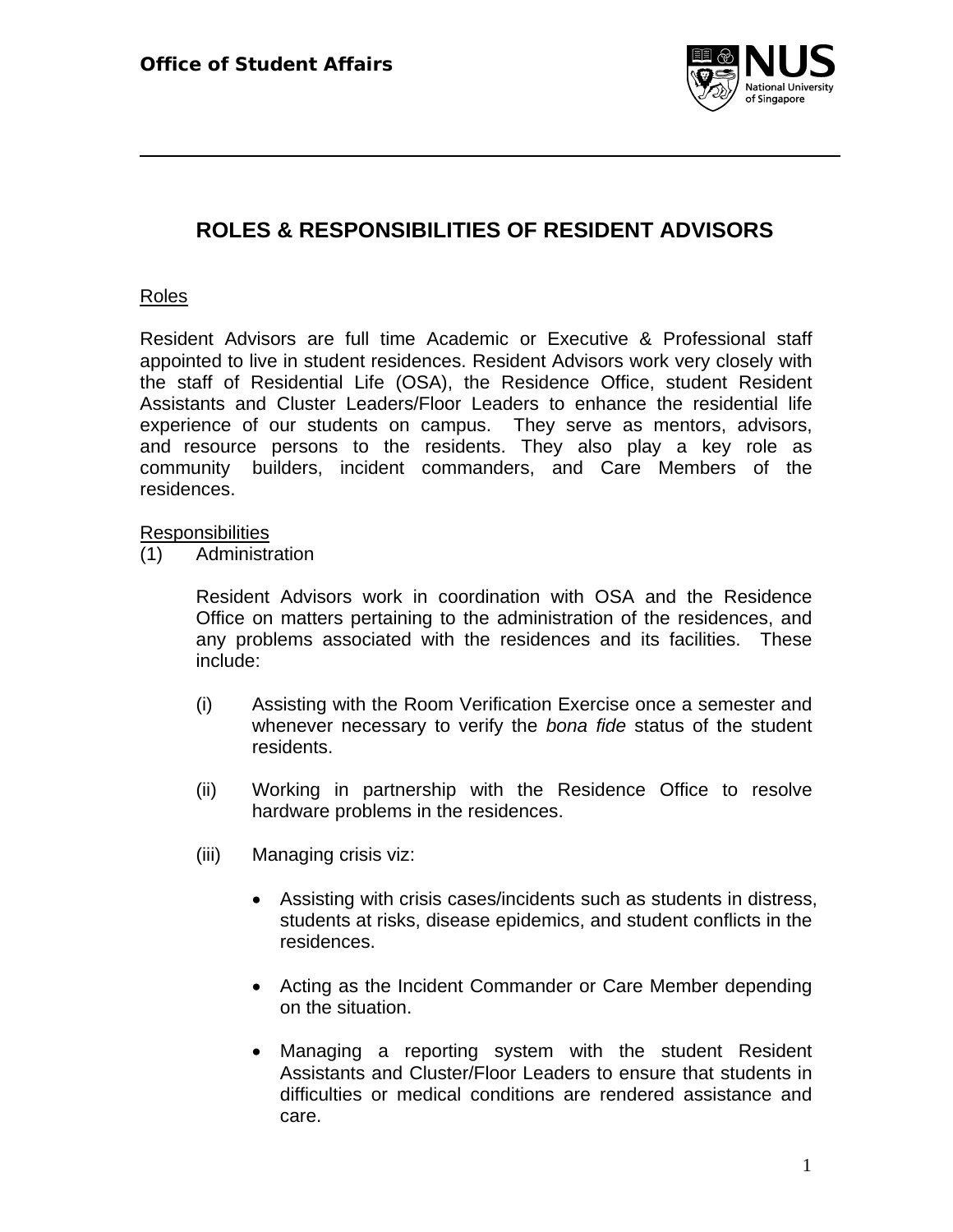

- (iv) Assisting in the recruitment selection of student Resident Assistants and Cluster/Floor Leaders.
- (v) Overseeing student Resident Assistants and Cluster/Floor Leaders. This includes:
	- briefing, advising and counseling such appointment holders on job expectations and performances.
	- evaluating job performances and providing recommendations for re-appointment/termination of appointments
	- conducting regular meetings to plan activities, gather feedback and address issues.
- (2) Residential Life

Resident Advisors work with student Resident Assistants, Cluster/ Floor Leaders and OSA to facilitate the settling in of new residents, ensure residential life standards and discipline, oversee students' welfare, and promote an active residential life. These include:

- (i) Working with the Resident Assistants and Cluster/Floor Leaders in planning and organizing orientation and briefing sessions for new residents, and activities to promote interaction among residents.
- (ii) Advising and guiding Resident Assistants and Cluster/Floor Leaders in the organization of residential activities, and ensure their proposed activities have clear purpose, educational value, and be appropriate to the NUS context.
- (iii) Ensuring that their activities and publicity materials communicate the objective, value and nature of the activity planned clearly, and all activities or publicity materials must go through the Resident Advisors, including the presentation of publicity materials.
- (iv) Providing counseling and referral services for academic and personal needs of residents.
- (v) Briefing residents on safety measures, housing guidelines and disciplinary matters.
- (vi) Handling minor breaches of housing guidelines within the residence.
- (vii) Hosting block teas/suppers and maintaining contacts with resident **3** to establish rapport with the residents.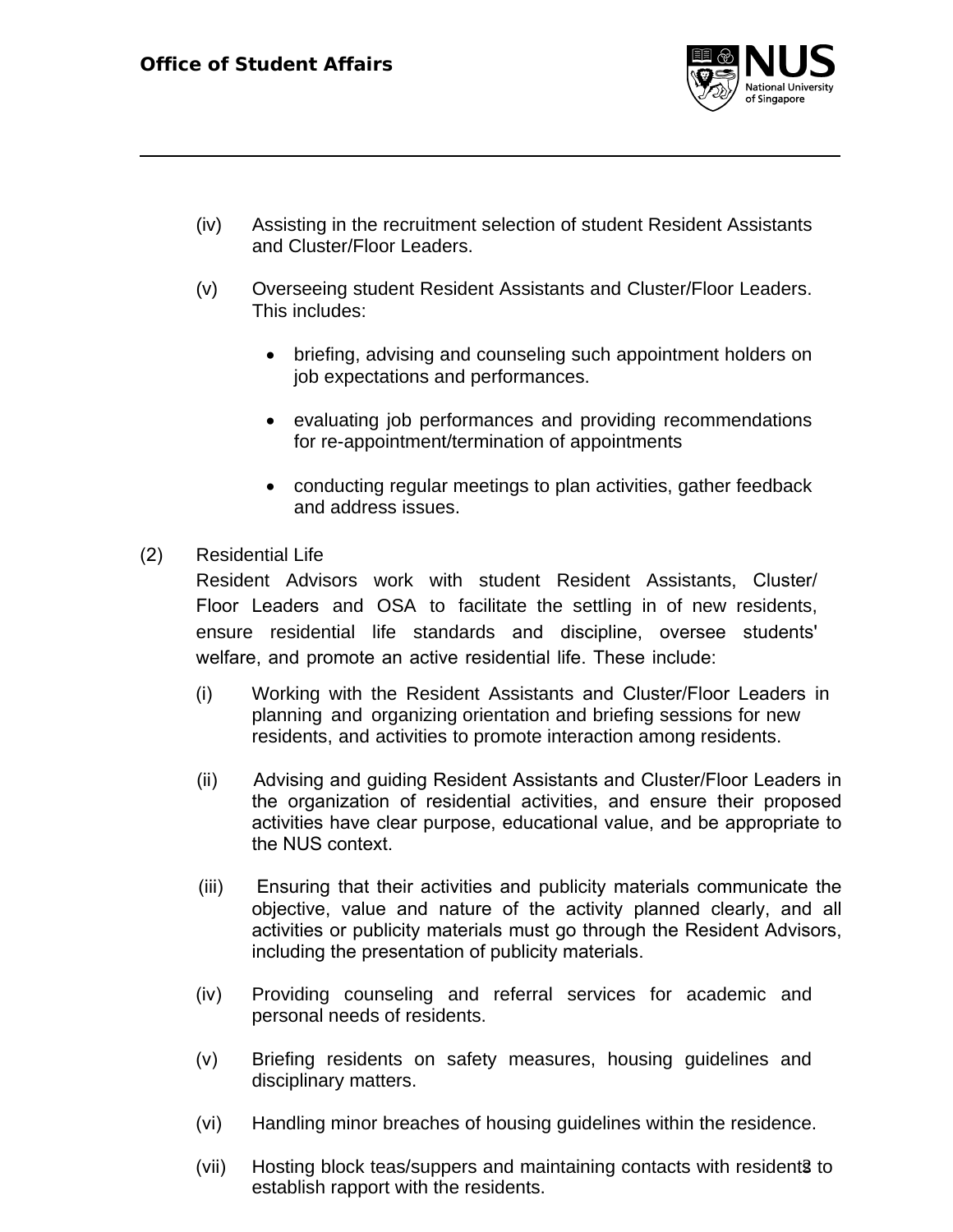

## Terms of Appointment

Resident Advisors are appointed by the Dean of Students, Office of Student Affairs.

A Resident Advisor is appointed initially for a one-year term. He/she may be reappointed for another three 2-year terms (total: 7 years) subject to satisfactory discharge of responsibilities and upon recommendation of the Head of Residential Life (OSA).

Barring exceptional circumstances, an advance three-month notice for termination of /resignation from the appointment should be provided.

#### Expectations of Resident Advisors

The following are expected of Resident Advisors:

- (i) Maintain full time residence in the residences throughout their term of service, unless on overseas leave, or under extenuating circumstances as approved by the Dean of Students. (Note: Those going on sabbatical or no pay leave, or part-time scheme may be required to relinquish the resident staff role.)
- (ii) Ability to work as a team with the Residential Life (OSA) and other RADs to maintain a high standard of residential life in the residences.
- (iii) A high level of honesty, integrity and commitment to make a difference to the life of students.
- (iv) Good leadership and role model conduct, and the ability to execute duties and responsibilities in a matured, rational, consistent and fair manner.
- (v) Discharge their duties and responsibilities fully and up to the end of their term of service (with the exception of extenuating circumstances).
- (vi) Initiative to familiarize themselves with the various resources available on campus so as to provide the best support to residents.
- (vii) Prompt response to emergencies and crisis cases in the residences.
- (viii) Attendance at mandatory residential training workshops, key student activities, management meetings convened by OSA and Hall Master, including disciplinary inquiries (where applicable).